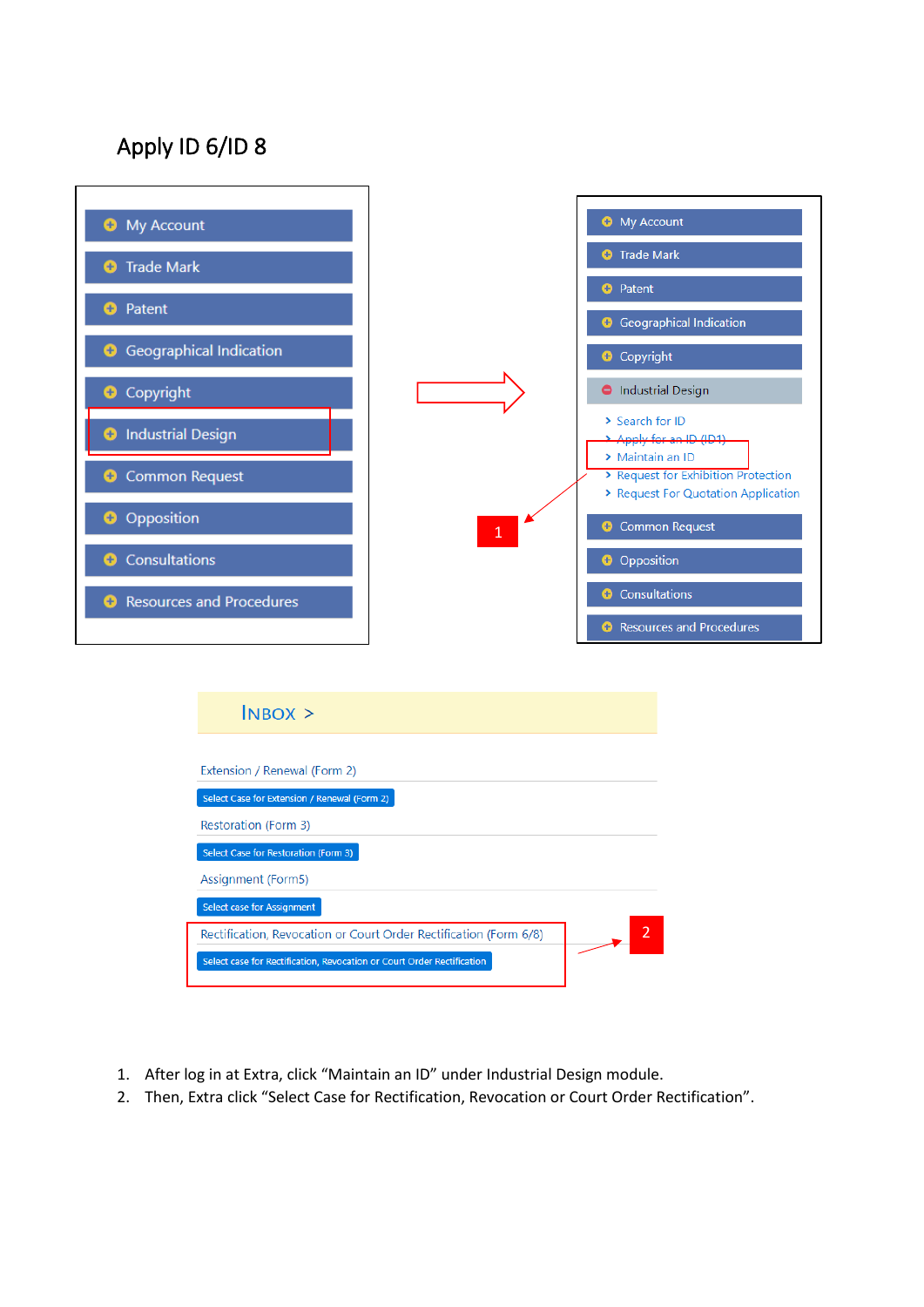| $INBOX$ >                                                                                                                                                      |                                                                                                                                                                                                                                                                                                                  |                                                                                   | Logout                                         |
|----------------------------------------------------------------------------------------------------------------------------------------------------------------|------------------------------------------------------------------------------------------------------------------------------------------------------------------------------------------------------------------------------------------------------------------------------------------------------------------|-----------------------------------------------------------------------------------|------------------------------------------------|
| Enter your application number or title to perform a simple search<br>For a more advanced search select the link below and more criteria will be made available |                                                                                                                                                                                                                                                                                                                  | Enter application number e.g.                                                     |                                                |
| Search Criteria                                                                                                                                                |                                                                                                                                                                                                                                                                                                                  | 169088, you can use comma to<br>search for multiple cases<br>1500 characters max. |                                                |
| <b>Application Number</b>                                                                                                                                      |                                                                                                                                                                                                                                                                                                                  |                                                                                   |                                                |
| <b>Article Name</b>                                                                                                                                            |                                                                                                                                                                                                                                                                                                                  |                                                                                   |                                                |
| Locarno                                                                                                                                                        | Search                                                                                                                                                                                                                                                                                                           |                                                                                   |                                                |
|                                                                                                                                                                | Q Search<br>Clear   Advanced Search                                                                                                                                                                                                                                                                              |                                                                                   |                                                |
|                                                                                                                                                                | Q Search<br>Get Report List                                                                                                                                                                                                                                                                                      |                                                                                   |                                                |
|                                                                                                                                                                | Unit 1-7, Aras Bawah, Tower B, Menara UOA Bangsar, No. 5, Jalan Bangsar Utama 1, 59000 Kuala Lumpur. Telephone / Fax: +603-2299 8400 / +603-2299 8989<br>www.myipo.gov.my . e-mail: pttechsupport@myipo.gov.my (Patent), tmtechsupport@myipo.gov.my (Trademark), idtechsupport@myipo.gov.my (Industrial Design). |                                                                                   |                                                |
|                                                                                                                                                                | Usage   Privacy Statement   Copyright Notice   Security Policy © Copyright - The Official Portal of Intellectual Property Corporation of Malaysia                                                                                                                                                                |                                                                                   |                                                |
|                                                                                                                                                                |                                                                                                                                                                                                                                                                                                                  |                                                                                   |                                                |
|                                                                                                                                                                |                                                                                                                                                                                                                                                                                                                  |                                                                                   |                                                |
|                                                                                                                                                                |                                                                                                                                                                                                                                                                                                                  |                                                                                   |                                                |
|                                                                                                                                                                |                                                                                                                                                                                                                                                                                                                  |                                                                                   |                                                |
|                                                                                                                                                                |                                                                                                                                                                                                                                                                                                                  |                                                                                   |                                                |
|                                                                                                                                                                |                                                                                                                                                                                                                                                                                                                  |                                                                                   |                                                |
|                                                                                                                                                                |                                                                                                                                                                                                                                                                                                                  |                                                                                   |                                                |
|                                                                                                                                                                |                                                                                                                                                                                                                                                                                                                  |                                                                                   |                                                |
|                                                                                                                                                                |                                                                                                                                                                                                                                                                                                                  |                                                                                   |                                                |
|                                                                                                                                                                |                                                                                                                                                                                                                                                                                                                  |                                                                                   |                                                |
|                                                                                                                                                                |                                                                                                                                                                                                                                                                                                                  |                                                                                   | $\blacktriangleright$ Select<br><b>x</b> Close |

- 3. This page will be display after Extra click "Select Case for Rectification, Revocation or Court Order Rectification".
- 4. Extra need to enter ID application number or article name or Locarno.
- 5. Extra also can enter "\*" and system will display all application number that can apply for ID6.
- 6. Extra click Select button to select the application number for ID 6 application.

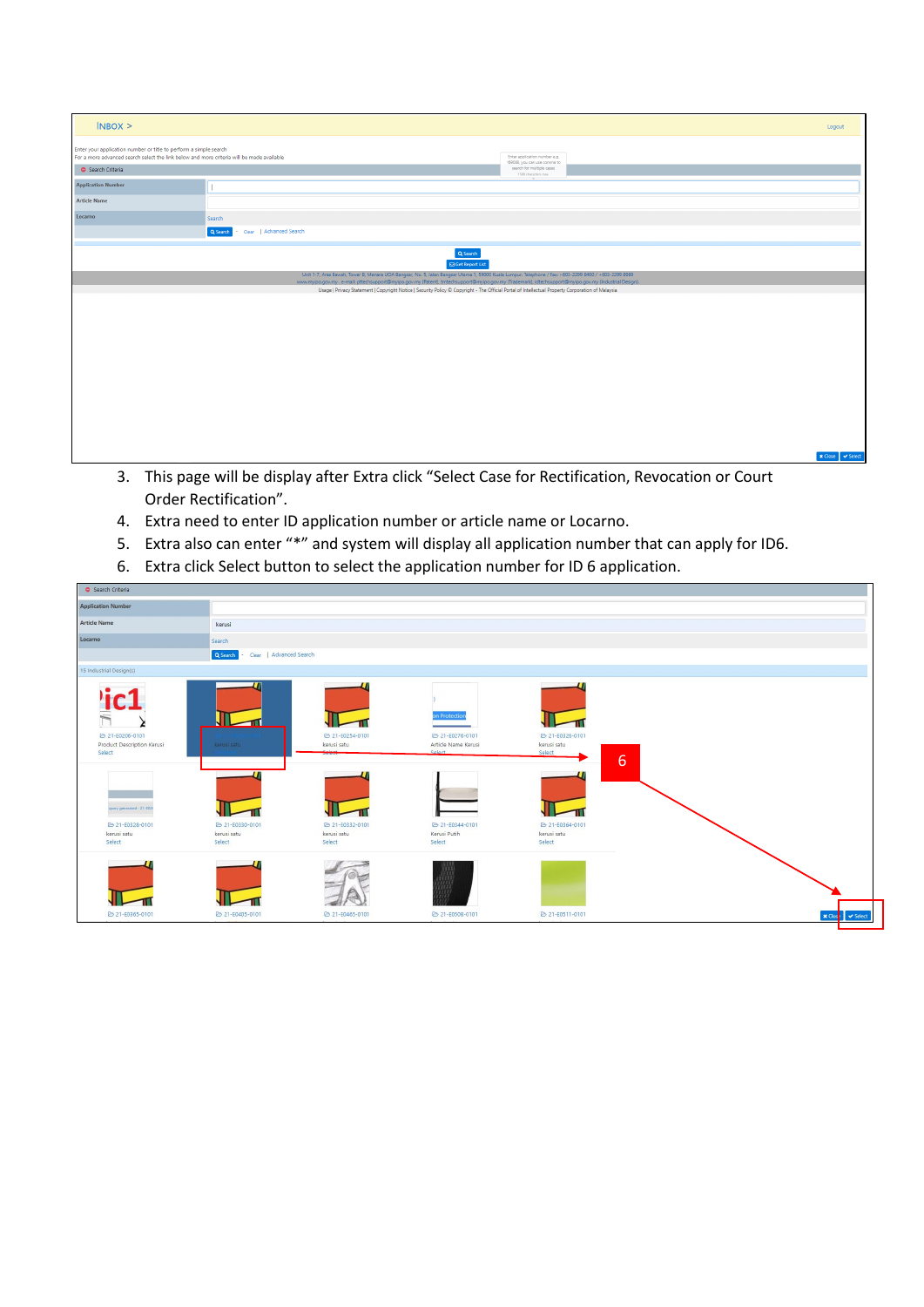| $N_{\rm BOX}$ > REQUEST FOR RECTIFICATION, REVOCATION OR COURT ORDER RECTIFICATION |                                                                                                                                                                                                                                                                                                                                                                                                            |                                                                                                                        |                |                                                                                 |         |                  |              |                          | Logout          |
|------------------------------------------------------------------------------------|------------------------------------------------------------------------------------------------------------------------------------------------------------------------------------------------------------------------------------------------------------------------------------------------------------------------------------------------------------------------------------------------------------|------------------------------------------------------------------------------------------------------------------------|----------------|---------------------------------------------------------------------------------|---------|------------------|--------------|--------------------------|-----------------|
| <b>Client Reference</b>                                                            |                                                                                                                                                                                                                                                                                                                                                                                                            |                                                                                                                        |                |                                                                                 |         |                  |              |                          |                 |
| Case Selected                                                                      |                                                                                                                                                                                                                                                                                                                                                                                                            |                                                                                                                        |                |                                                                                 |         |                  |              |                          |                 |
| <b>Case Selected</b>                                                               | 23-80252-0101<br>kerusi satu                                                                                                                                                                                                                                                                                                                                                                               |                                                                                                                        |                |                                                                                 |         |                  |              |                          |                 |
| Applicant's Information & Details                                                  |                                                                                                                                                                                                                                                                                                                                                                                                            |                                                                                                                        |                |                                                                                 |         |                  |              |                          |                 |
| Identity                                                                           | identify who the applicant is for this application. If you or your organisation are the applicant then select that you are applying in your own right, if not then you are acting as an agent.<br>Select whether you're acting for your own right, as an agent or as a legal representative, where appropriate addresses will be populated accordingly.<br>I am acting : O In my own right @ As an Agent @ |                                                                                                                        |                |                                                                                 |         |                  |              |                          |                 |
| Agent                                                                              | $0$ Id                                                                                                                                                                                                                                                                                                                                                                                                     | $A$ Name                                                                                                               | 0 Agent Number | Address(es)                                                                     |         |                  |              |                          |                 |
|                                                                                    | 960409025982                                                                                                                                                                                                                                                                                                                                                                                               | Nurul Syazwani binti Saifuddin                                                                                         | MYA/2021/0006  | blok d-4-13, ppr pantai ria, jalan pantai dalam Bangsar 59200 Kuala Lumpur (MY) |         |                  |              | <b>C</b> Edit            | <b>B</b> Remove |
|                                                                                    | Show / Hide columns                                                                                                                                                                                                                                                                                                                                                                                        | $\checkmark$                                                                                                           |                |                                                                                 |         |                  |              |                          |                 |
|                                                                                    | Q Search                                                                                                                                                                                                                                                                                                                                                                                                   |                                                                                                                        |                |                                                                                 |         |                  |              |                          |                 |
| Applicant                                                                          | Q Search                                                                                                                                                                                                                                                                                                                                                                                                   |                                                                                                                        |                |                                                                                 |         |                  |              |                          |                 |
| Correspondent                                                                      |                                                                                                                                                                                                                                                                                                                                                                                                            | All correspondence (Discussions and Tasks) relating to this application will be sent to the Contact Details specified. |                |                                                                                 |         |                  |              |                          |                 |
|                                                                                    | <b>Id</b>                                                                                                                                                                                                                                                                                                                                                                                                  | Name                                                                                                                   | Address        |                                                                                 | Town    | <b>Post Code</b> | State        |                          | Country         |
|                                                                                    | 960409025982                                                                                                                                                                                                                                                                                                                                                                                               | Nurul Syazwani binti Saifuddin                                                                                         |                | blok d-4-13, ppr pantai ria, jalan pantai dalam                                 | Bangsar | 59200            | Kuala Lumpur |                          | MY.             |
|                                                                                    | Q Search                                                                                                                                                                                                                                                                                                                                                                                                   |                                                                                                                        |                |                                                                                 |         |                  |              |                          |                 |
| <b>Address for Service</b>                                                         | Select an address for service for the current application<br>@ Default Address: blok d-4-13, ppr pantai ria, jalan pantai dalam, Bangsar, Kuala Lumpur 59200, Malaysia                                                                                                                                                                                                                                     |                                                                                                                        |                |                                                                                 |         |                  |              |                          |                 |
| <b>Notification Method</b>                                                         | Choose if you want to receive notifications by post or by email<br><b>O</b> Email O Post                                                                                                                                                                                                                                                                                                                   |                                                                                                                        |                |                                                                                 |         |                  |              |                          |                 |
| <b>Agent Authority</b>                                                             | <b>POA Document</b><br>OAdd .                                                                                                                                                                                                                                                                                                                                                                              |                                                                                                                        |                |                                                                                 |         |                  |              | Digicert Signature<br>ID |                 |
| <b>ID10</b>                                                                        | D Form 10                                                                                                                                                                                                                                                                                                                                                                                                  |                                                                                                                        |                |                                                                                 |         |                  |              |                          |                 |
|                                                                                    | O Add                                                                                                                                                                                                                                                                                                                                                                                                      |                                                                                                                        |                |                                                                                 |         |                  |              | <b>PIN</b>               |                 |

- 7. Applicant shall only require to key in minimum data where the details of the input shall be auto populated by the system. The following data must be provided:
	- The Application number or the Registration number of the Design (mandatory).
	- Applicant(s)'s (Requestor/opponent) name(s) and address(es) (mandatory).
	- If applied by an Agent:
		- Agent's name and address (mandatory).
		- ID10 document (mandatory).
	- Correspondent's name, no phone, email address and address (mandatory).
	- The type of request (Rectification or Revocation) (mandatory).
	- Indication if the request is an Order of Court (optional).
	- The corresponding grounds and the relevant document(s) to justify it:
	- Statement of grounds (less than 150 words) (mandatory for ID6)
	- Notice of opposition (mandatory for Registered Owner)
	- Counter statement (mandatory for ID6)
	- Affidavit (mandatory)
	- Office copy of the Order of Court (mandatory for an Order of Court for ID8).
	- Other document(s) (optional).
	- Declaration and Signature (mandatory).
	- Method of Notification to Registered Owner (Post / Email)
- 8. In SPHI, we will use the same form to apply for both kinds of request. Applicant is required to select from the radio button either to:
	- i. Select Application for Rectification of Registration or Request for Revocation of the Registration (ID Form 6);

OR

ii. Select Notice of Order of Court for Rectification of Registration (ID Form 8)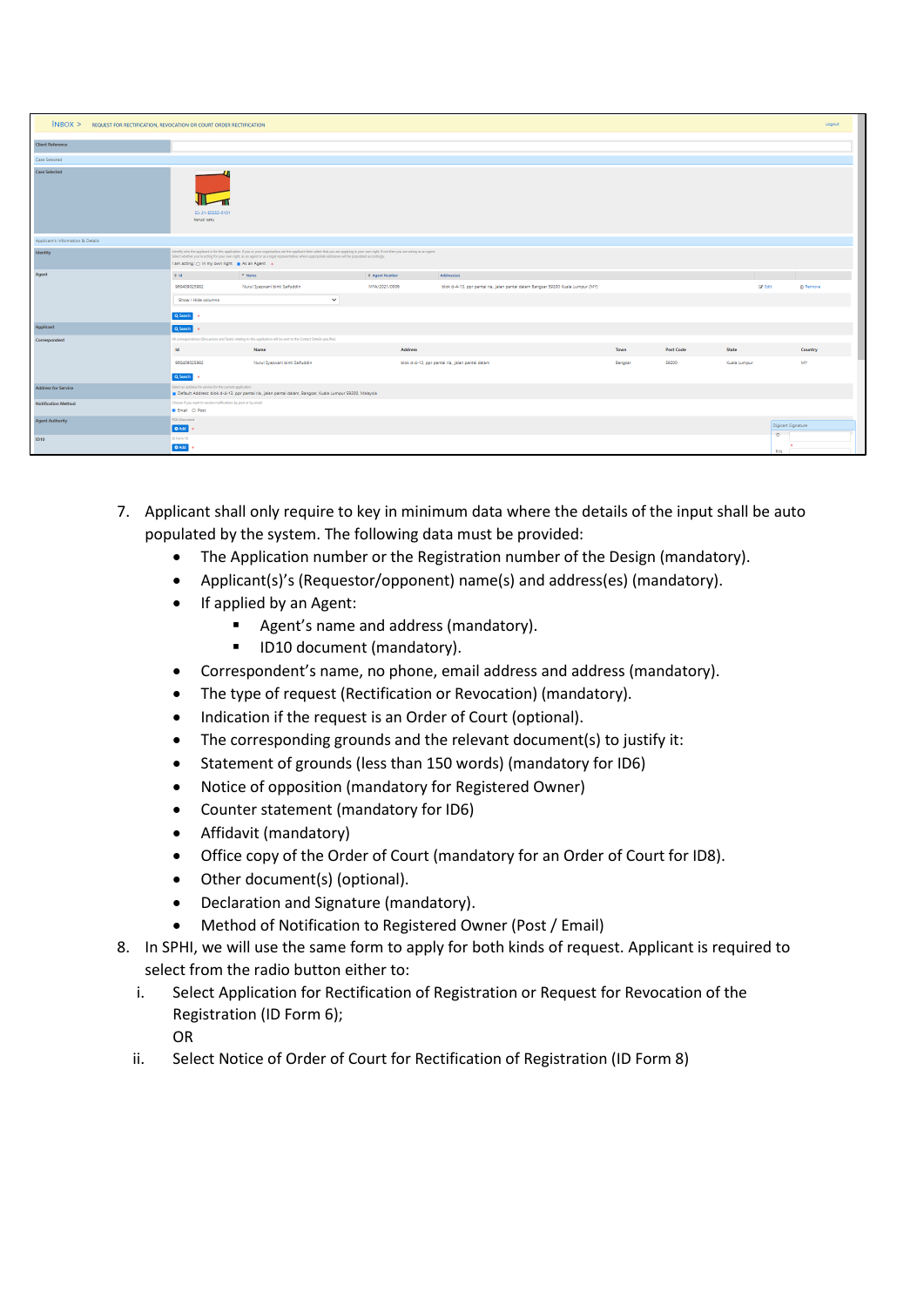| $N$ BOX $>$                        | REQUEST FOR RECTIFICATION, REVOCATION OR COURT ORDER RECTIFICATION                                                                                                                                                                                                                                                                                                                                               | Logout                    |
|------------------------------------|------------------------------------------------------------------------------------------------------------------------------------------------------------------------------------------------------------------------------------------------------------------------------------------------------------------------------------------------------------------------------------------------------------------|---------------------------|
| <b>Client Reference</b>            |                                                                                                                                                                                                                                                                                                                                                                                                                  |                           |
| Case Selected                      |                                                                                                                                                                                                                                                                                                                                                                                                                  |                           |
| Case Selected                      | 21-80252-0101<br>kerusi satu                                                                                                                                                                                                                                                                                                                                                                                     |                           |
| Applicant's Information & Details  |                                                                                                                                                                                                                                                                                                                                                                                                                  |                           |
| Identity                           | Identify who the applicant is for this application. If you or your organisation are the applicant then select that you are applying in your own right, if not then you are acting as an agent.<br>Select whether you're acting for your own right, as an agent or as a legal representative, where appropriate addresses will be populated accordingly.<br>I am acting : ( ) In my own right ( ) As an Agent ( + |                           |
| Request Details                    |                                                                                                                                                                                                                                                                                                                                                                                                                  |                           |
| <b>Application Type</b>            | O Application for Rectification of Registration or Request for Revocation of the Registration (ID Form 6)<br>8<br>() Application for Notice of Order of Court for Rectification of Registration (ID Form 8)                                                                                                                                                                                                      |                           |
| <b>Request Type</b>                | O Rectification O Revocation O Cancellation .                                                                                                                                                                                                                                                                                                                                                                    |                           |
| <b>Summary of Ground Statement</b> |                                                                                                                                                                                                                                                                                                                                                                                                                  |                           |
| Support Documents                  |                                                                                                                                                                                                                                                                                                                                                                                                                  |                           |
| <b>Supporting Document</b>         | Provide:<br>Affidavit<br>Statement of Ground (Statutory Declaration) for Form 6<br>· Office Copy of Court Order for Form 8<br>O Add                                                                                                                                                                                                                                                                              |                           |
| Declaration                        |                                                                                                                                                                                                                                                                                                                                                                                                                  |                           |
| <b>Declaration</b>                 | (1) I do solemnly and sincerely declare that the contents of this form are true and I make this solemn declaration conscientiously believing the same to be true.                                                                                                                                                                                                                                                |                           |
|                                    | Unit 1-7, Aras Bawah, Tower B, Menara UOA Bangsar, No. 5, Jalan Bangsar Utama 1, 59000 Kuala Lumpur. Telephone / Fax: +603-2299 8400 / +603-2299 8989<br>www.myipo.gov.my . e-mail: pttechsupport@myipo.gov.my (Patent), tmtechsupport@myipo.gov.my (Trademark), idtechsupport@myipo.gov.my (Industrial Design).                                                                                                 | Digicert Signature<br>ID. |
|                                    | Usage   Privacy Statement   Copyright Notice   Security Policy ® Copyright - The Official Portal of Intellectual Property Corporation of Malaysia                                                                                                                                                                                                                                                                |                           |
|                                    |                                                                                                                                                                                                                                                                                                                                                                                                                  | PIN                       |
|                                    |                                                                                                                                                                                                                                                                                                                                                                                                                  | x Close v Submit          |

| ID <sub>6</sub>                    |                                                                                                                                                                                                                        |
|------------------------------------|------------------------------------------------------------------------------------------------------------------------------------------------------------------------------------------------------------------------|
|                                    | (iii) Application for Rectification of Registration or Request for Revocation of the Registration (ID Form 6)<br>O Application for Notice of Order of Court for Rectification of Registration (ID Form 8)<br>$\bullet$ |
| <b>Applicant Type</b>              | ○ Registered Owner/Agent ○ Opponent ●                                                                                                                                                                                  |
| <b>Request Type</b>                | O Rectification O Revocation O Cancellation .                                                                                                                                                                          |
| <b>Summary of Ground Statement</b> |                                                                                                                                                                                                                        |
|                                    |                                                                                                                                                                                                                        |
| <b>Support Documents</b>           |                                                                                                                                                                                                                        |
| Construction Programment           | Previde :                                                                                                                                                                                                              |

| $ D_8 $                            |                                                                                                                                                                                                     |
|------------------------------------|-----------------------------------------------------------------------------------------------------------------------------------------------------------------------------------------------------|
|                                    | O Application for Rectification of Registration or Request for Revocation of the Registration (ID Form 6)<br>Application for Notice of Order of Court for Rectification of Registration (ID Form 8) |
| <b>Request Type</b>                | ● Rectification ○ Revocation ○ Cancellation ●                                                                                                                                                       |
| <b>Summary of Ground Statement</b> |                                                                                                                                                                                                     |

- 9. If extra choose Application Type: Application for Rectification of Registration or Request for Revocation of the Registration (ID Form 6), extra need to choose Applicant type.
- 10. System shall allow the Extra to choose type of Request for the application from below list:
	- Rectification
	- Revocation
	- Cancellation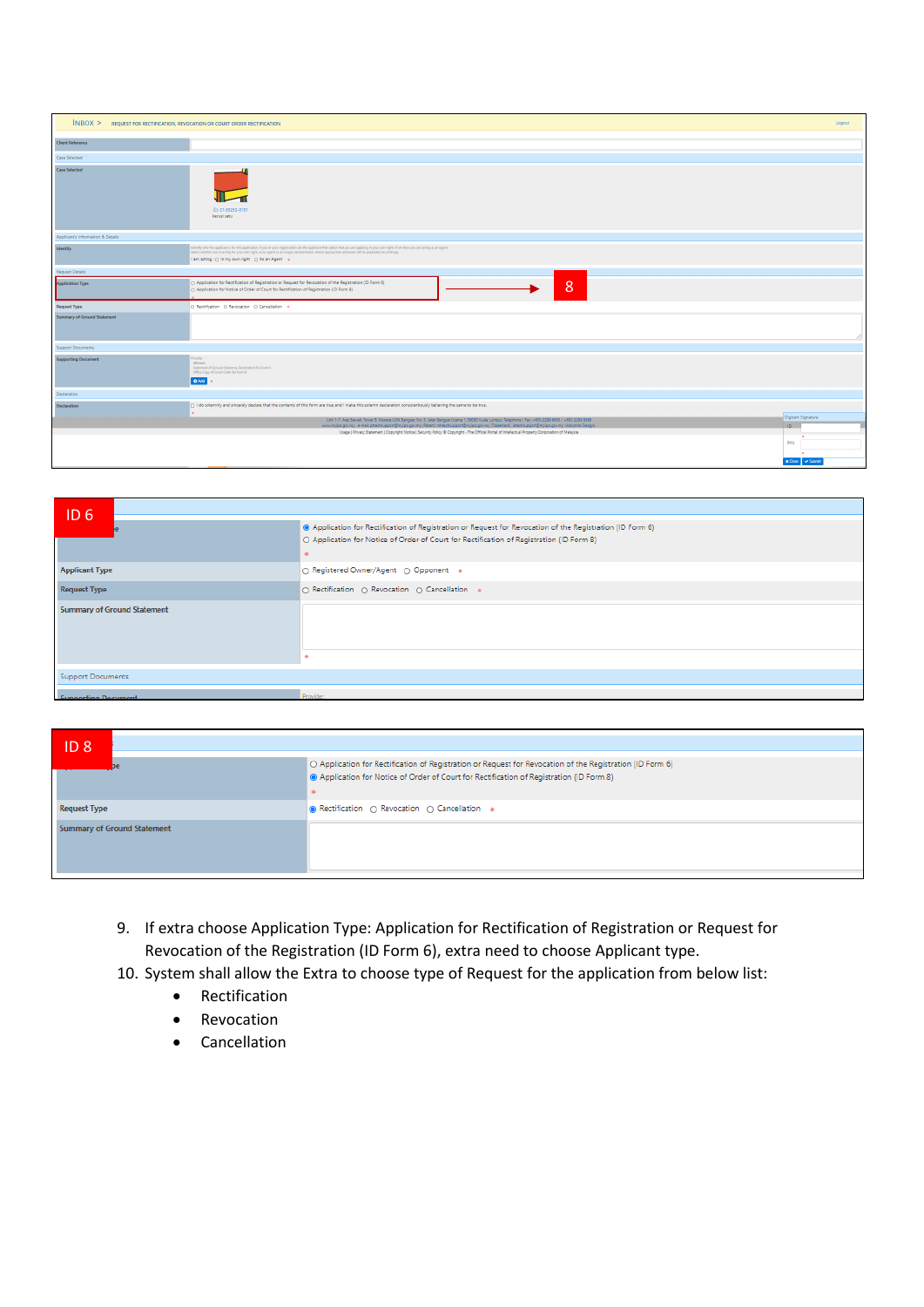| <b>Support Documents</b>   |                                                                                                                                                                 |  |  |  |
|----------------------------|-----------------------------------------------------------------------------------------------------------------------------------------------------------------|--|--|--|
| <b>Supporting Document</b> | Provide:<br>- Affidavit<br>- Statement of Ground (Statutory Declaration) for Form 6<br>- Office Copy of Court Order for Form 8<br><b>O</b> Add                  |  |  |  |
| Declaration                |                                                                                                                                                                 |  |  |  |
| <b>Declaration</b>         | □ I do solemnly and sincerely declare that the contents of this form are true and I make this solemn declaration conscientiously believing the same to be true. |  |  |  |
| <b>O</b> Payment           |                                                                                                                                                                 |  |  |  |

| $INBOX$ > EDIT DOCUMENT     |                                                                                                                                                                                                                                                                                                                  | Logout                            |
|-----------------------------|------------------------------------------------------------------------------------------------------------------------------------------------------------------------------------------------------------------------------------------------------------------------------------------------------------------|-----------------------------------|
| <b>Add Document</b>         |                                                                                                                                                                                                                                                                                                                  |                                   |
| <b>Type</b>                 | - Available file extensions are: doc,docx,txt,rtf,pdf<br>Office copy of the Order of Court                                                                                                                                                                                                                       |                                   |
| <b>Number of Pages</b>      | I must correspond to the content of the attached document<br>Affidavit<br>Counter statement<br>Notice of opposition<br>Office copy of the Order of Court<br>Other document(s)                                                                                                                                    | 11                                |
| <b>Source / File Upload</b> | Statement of grounds<br>www.migroovemento.ingin.ov. now in case you are having an ad blocker enabled on your browser.<br>Select file                                                                                                                                                                             | Browse                            |
|                             | Unit 1-7, Aras Bawah, Tower B, Menara UOA Bangsar, No. 5, Jalan Bangsar Utama 1, 59000 Kuala Lumpur. Telephone / Fax: +603-2299 8400 / +603-2299 8989<br>www.myipo.gov.my . e-mail: pttechsupport@myipo.gov.my (Patent), tmtechsupport@myipo.gov.my (Trademark), idtechsupport@myipo.gov.my (Industrial Design). |                                   |
|                             | Usage   Privacy Statement   Copyright Notice   Security Policy © Copyright - The Official Portal of Intellectual Property Corporation of Malaysia                                                                                                                                                                |                                   |
|                             |                                                                                                                                                                                                                                                                                                                  |                                   |
|                             |                                                                                                                                                                                                                                                                                                                  |                                   |
|                             |                                                                                                                                                                                                                                                                                                                  |                                   |
|                             |                                                                                                                                                                                                                                                                                                                  | $\vee$ Continue<br><b>x</b> Close |

11. At field Supporting Document, Extra can Add file:

- a. Statement of grounds (less than 150 words) (mandatory for ID6)
- b. Notice of opposition (mandatory for Registered Owner)
- c. Counter statement (mandatory for ID6)
- d. Affidavit (mandatory)
- e. Office copy of the Order of Court (mandatory for an Order of Court for ID8).

| <b>Support Documents</b>       |                                                                                                                                |                                                  |                 |                           |
|--------------------------------|--------------------------------------------------------------------------------------------------------------------------------|--------------------------------------------------|-----------------|---------------------------|
| <b>Supporting Document</b>     | Provide:<br>- Affidavit<br>- Statement of Ground (Statutory Declaration) for Form 6<br>- Office Copy of Court Order for Form 8 |                                                  |                 |                           |
|                                | $\Leftrightarrow$ Name                                                                                                         | $=$ Type                                         | - Creation Date |                           |
|                                |                                                                                                                                | Affidavit                                        |                 | <b>自 Remove</b>           |
|                                |                                                                                                                                | Statement of grounds                             |                 | <b>自 Remove</b>           |
|                                | O Add   o                                                                                                                      |                                                  |                 |                           |
| Declaration                    |                                                                                                                                | 12<br>is field is manuatory                      |                 |                           |
| <b>Declaration</b>             | v I do solemnly and sincerely declare that the contents of this form are true and I make this<br>$\bullet$                     | n conscientiously believing the same to be true. |                 |                           |
| <b>O</b> Payment               |                                                                                                                                |                                                  |                 |                           |
| 1 Fee(s)                       |                                                                                                                                |                                                  |                 |                           |
| <b>Fee Description</b>         |                                                                                                                                | <b>Fee Amount</b>                                |                 | <b>Total</b>              |
| ID6(a) - Basic Application fee |                                                                                                                                | 580.00<br>٠                                      | $\equiv$        | 580.00 Digicert Signature |
| <b>Total</b>                   |                                                                                                                                | 580.00<br>÷.                                     | $=$             | 580.00 <sup>ID</sup>      |
|                                |                                                                                                                                |                                                  |                 | PIN                       |
| Information                    |                                                                                                                                |                                                  |                 | $\overline{\phantom{a}}$  |

12. After done add supporting document, tick declaration and can submit the application.